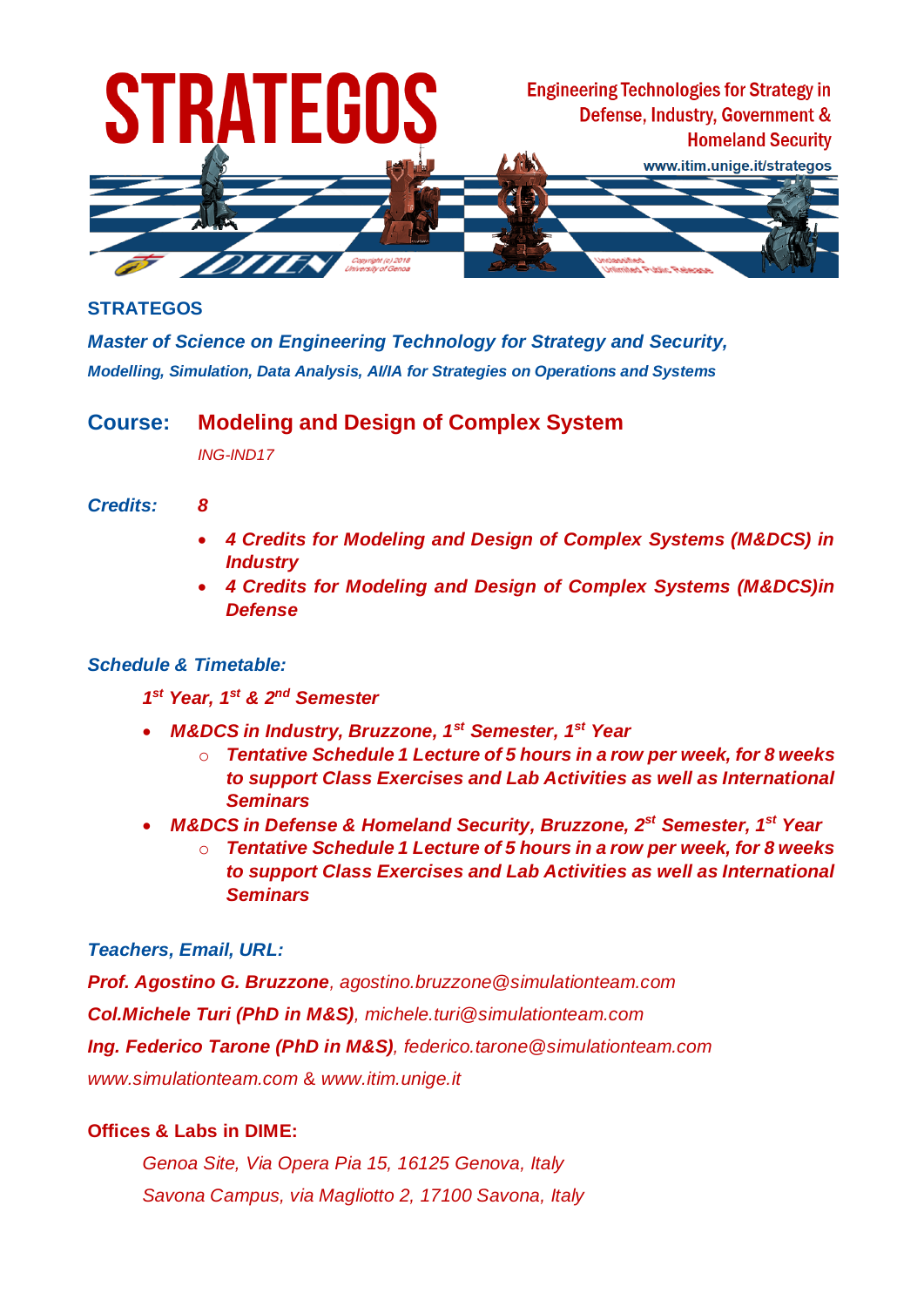

# *Assistants for Exercises & Simulation Lab Experience:*

*Dott.Marina Massei, Dott.Riccardo di Matteo, Dott.Kirill Sinelshchikov, Dr.Matteo Agresta,*

#### *Lt.Col.Paolo di Bella*

*Exercises are carried out by Teachers, Invited Guests and Assistants that are introduced directly to class for directing specific Seminars.*

#### *Education Objectives:*

*Foundation on Complex Systems. Transfer of knowledge about Simulation Paradigms and Modeling Methodologies effective for addressing Complex Systems. Transfer of capabilities to analyze real problems and case studies corresponding to Complex Systems. Acquisition of skills in Conceptual Modeling applied to Complex Problems.*

*Acquisition of Skills in design of Simulation Architectures and Model Development applied to Complex Systems.*

#### *Course Program & Elements:*

*Introduction to the Complex Systems of the class. Definition of Complex Systems and Emergent Behaviors. Complexity Classes, Attributes, Level of Complexity. Computational Complexity, Kolmogorov complexity, Krohn–Rhodes theory, Network Complexity, Hierarchical Complexity.*

*Complex System Subjects: Dynamic Structures and Complex Dynamics, Complexity in Physical and Chemical systems, Biological Systems, Human Systems, Engineering and Artificial Systems. System of System Engineering and Industrial Plants as examples of Complex Systems.*

*Conceptual Modelling for Complex Systems. Live, Virtual and Constructive Simulation applied to Complex Systems. Challenges in Verification, Validation and Accreditation of Simulators dealing with Complex Systems. Example of Modeling Complex Systems: Stochastic Systems, Multiparticle Systems, Multibody Systems, Models used in Systems of Systems Engineering. Examples of Simulation for different real case of Complex Systems: Case Studies related to real Industrial, Business and Defense Frameworks*

*Strategic Analysis and Decision Making related to Complex Systems, Design and Reengineering of Complex Systems based on Quantitative Modelling & Simulation*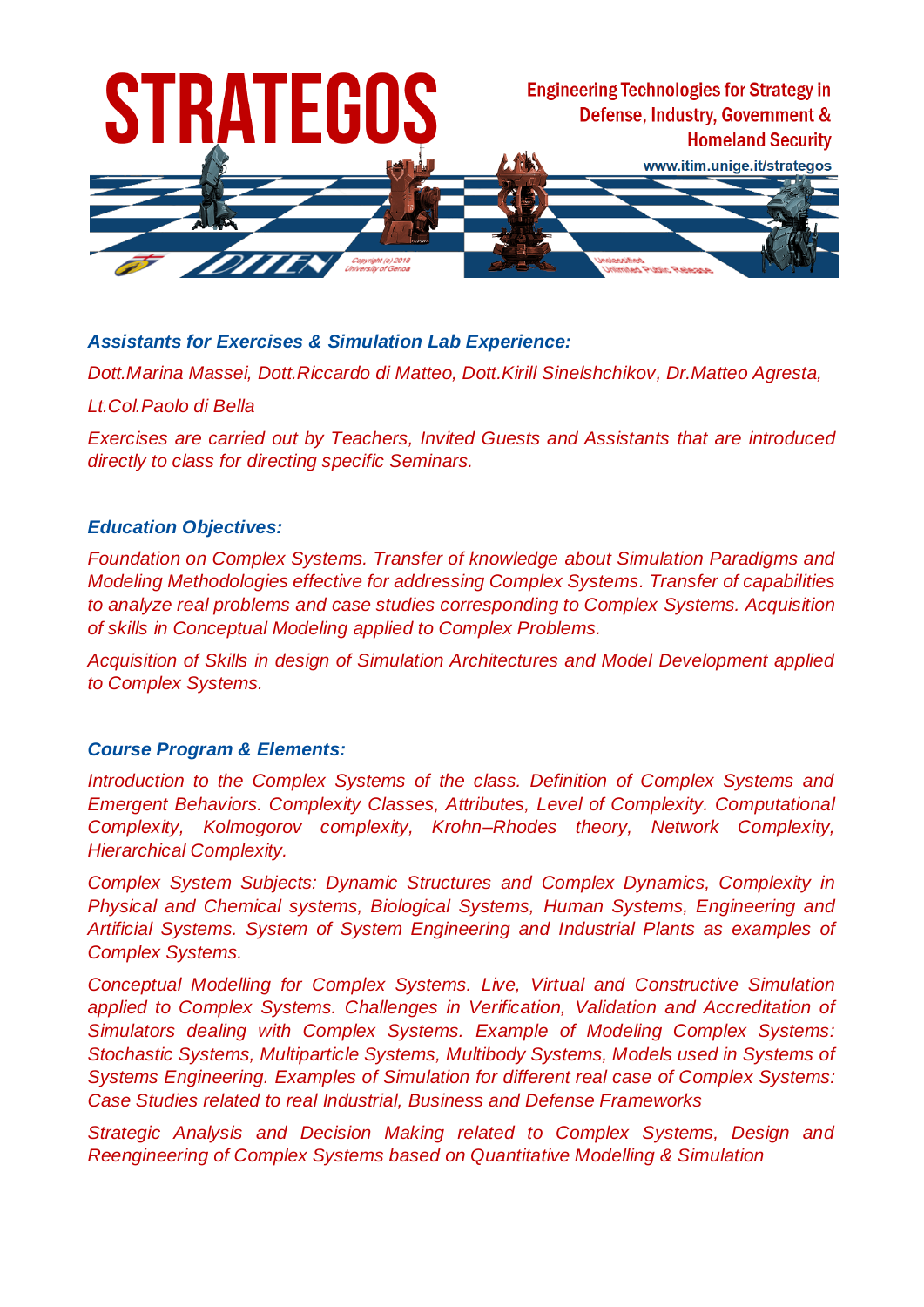

*Techniques for Identification and Analysis of Emergent Behaviors*

*Simulation Paradigms of M&S for Complex Systems; theoretical foundations of interoperable Simulation, distributed simulation, MS2G, MSaaS. Interoperable Simulation*  and Modelling Solution for Complex Systems. Design of Models and Development of *Simulators and Federations of Simulators.*

*Human Behavior Modeling and Intelligent Agents reproducing Population and Social Systems. Operational Expertise in using Modeling and Simulation (M&S) and related experimental methodologies and techniques to investigate complex systems and to support related decision making processes.*

*Lean Simulation: Concept, Methodologies and Techniques, Modeling and Simulation applied to Early Stage Evaluation of Large Programs. Methodologies and Techniques for applying M&S in SME (Small Medium Size Enterprises).*

*Simulation as enabler for Applying Artificial Intelligence and Intelligent Agents in Industrial and Defense Applications: Nested and Combined Simulation to support Decision Making*  and Planning. Artificial Intelligence Techniques integrated with Simulation for Strategic *Decision Making.*

*Strategic Decision Making Based on Simulation in Defense over Multiple Join Domains: M&S of Joint Operations over a Comprehensive Approach and Simulation for Transformation (e.g. Autonomous Multi Domain Systems, Hybrid Warfare, Threat Networks).*

*Simulation of Complex Systems in Business and Industrial Plants (e.g. MOSES, CUMANA, LEM, LEXIS, GreenLog, SISOM).*

*Simulation of Complex Systems in Defense and Homeland Security(e.g. JESSI, CAPRICORN, IA-CGF, IDRAS).*

*Direct Experiences in applying different Simulation Tools, Models, Soft Computing Intelligent Agents and technologies to address specific problems involving Complex Systems (e.g. MISCHIEF, SIMCJOH, T-REX, DT).*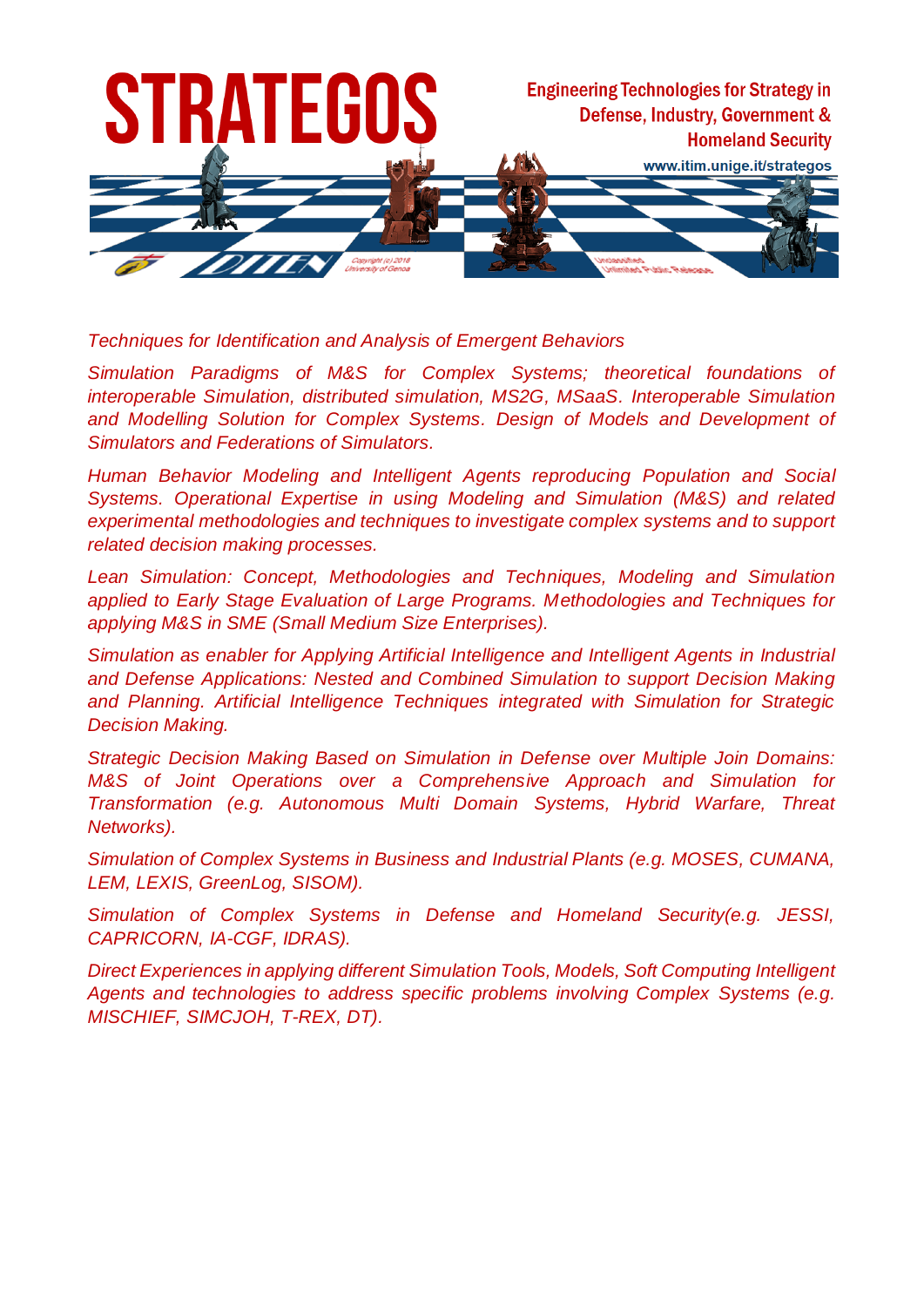

*Experimentation and Use of Simulation Environments: e.g. LEM Simulation for Strategic Planning in Automotive Industry, MOSES Simulator for Evaluating Sustainability of new Industrial Plant into a Region. GreenLog Green Logistics Modeling. FRINE Simulation and Artificial Intelligence for Production Planning over the Supply Chain, COMADREJA Company Model for Process Reengineering, CALYPSO Life Cycle Simulation for New Carrier in Ship Building, LEXIS Industrial Plant Reorganization Simulator, CUMANA Simulation for Competitive and Cooperative Education & Training of Industrial Managers. MEGACITY Models of Development for Logistics, Safety and Energy, SISOM VR & AR for New Service Models, SECSIM Port Simulation, Logos Simulator for Strategic Planning of Fleet, Marlon SOUCI Simulation for Critical Industrial Infrastructure Protection fromPhysical and Cyber Threats etc.)*

#### *Teaching Approach:*

*Frontal Lectures presenting Theory and practical application of Methodologies related to Modelling and Simulation for Complex Systems. Individual and Team Work Exercises in developing Conceptual Models and verifying, validating, tuning and conducting experiments on Simulators of Complex Systems.*

*Training and Education of the Students in Virtual Experiences within Simulation Labs by using directly the presented methodologies and techniques in realistic problems and case studies using M&S solutions.*

#### *Evaluation and Final Exam:*

*Multiple Experiences carried out in Virtual Labs where the Students are evaluated on Simulation Exercises and Experiences, based on Individual and in team working by Collaborative and/or Competitive approach, representing Micro Projects devoted to address specific issues within realistic complex problems by using M&S (e.g. MISCHIEF, SIMCJOH, T-REX, DT). Final Exam will be carried out by Oral Exam including review of the Simulation Exercises & Experiences and by requiring to demonstrate skills in conceptual modeling and simulation development.*

#### *Time Zone:*

*A, Genoa, Italy (CET), GMT+1 (during Daylight Saving Time GMT+2)*